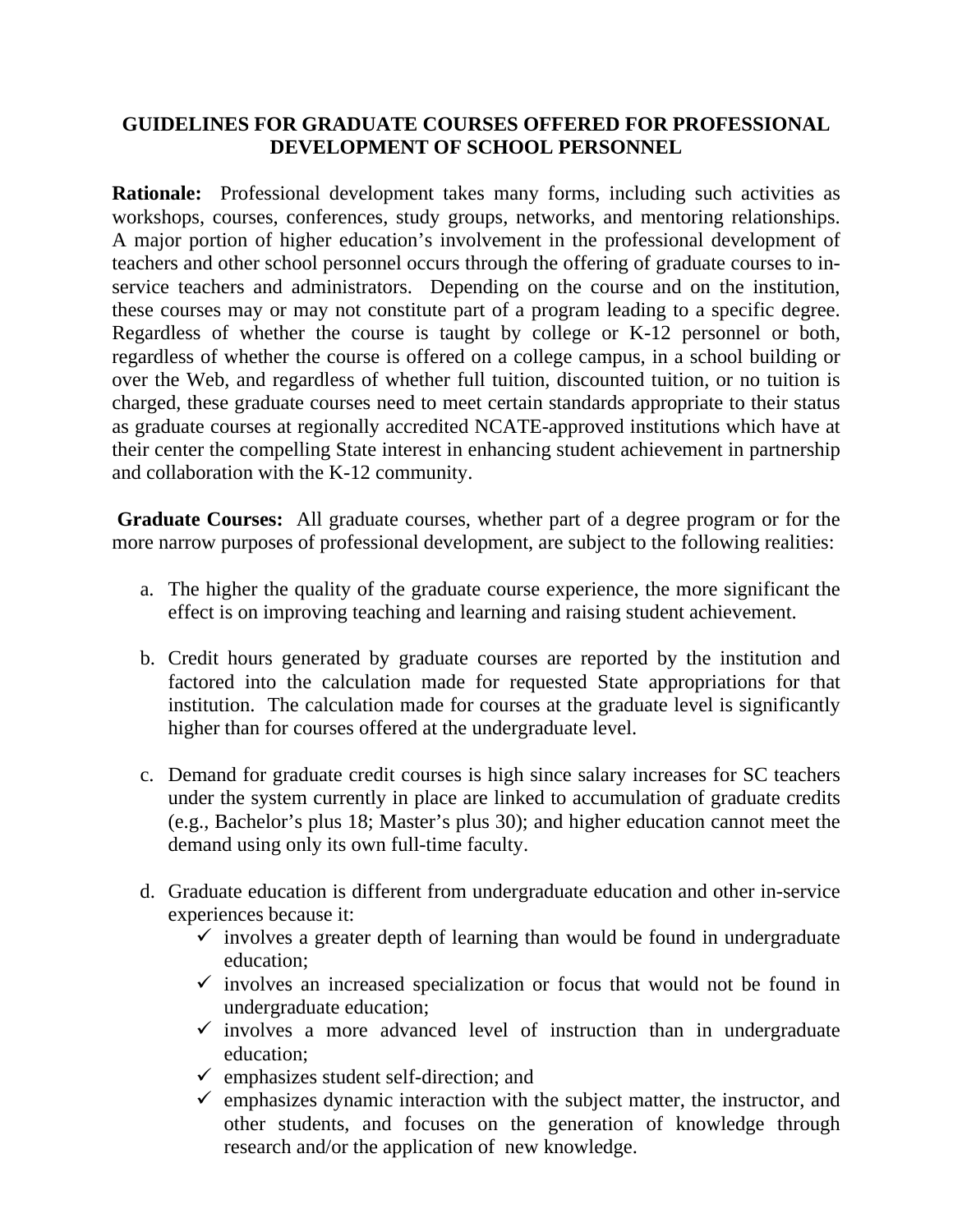## **Ensuring Best Practices in the Delivery of Professional Development Courses**

 While it is important to recognize that courses offered specifically for purposes of professional development must represent learning experiences of high quality, it is also important to recognize that such courses serve a different though not lesser purpose than courses traditionally offered for purposes of fulfilling graduate degree requirements. Courses offered traditionally to satisfy graduate degree requirements do, in fact, assist individuals in their development as professionals. However, their purpose generally is three-fold: 1) to fulfill graduate degree requirements; 2) to address subject matter and/or skill development of a broader scope in terms of the knowledge base represented; and 3) to foster long term career development of the professional educator.

 Professional development courses may or may not fulfill degree requirements of a graduate program, and they do focus on specific knowledge or skill development needed by the teaching professional. Both degree and professional development types of courses are important to professional educators and their relevance and usefulness is best determined by the individual purposes that each is designed to accomplish.

 Institutions offering coursework for graduate credit specifically for purposes of teacher or administrator professional development should consider the following questions for each course offered:

- 1. In what ways is the professional development course aligned with the school district's mission and/or strategic plan?
- 2. How does the professional development course answer the important question of time factor involved in terms of participants' developing an understanding of new concepts and/or acquiring new skills, having opportunities to apply these concepts and skills, and assessing the effectiveness of these applications?
- 3. In what way does the professional development course delivery represent a collaboration of learners within the course itself for the course participants?
- 4. In what way does the professional development course represent collaboration between the institution offering the course and the school district receiving the course?
- 5. What follow-up feature has been developed as a part of the professional development course to ensure that the learning that took place within the framework of the course will have a long term impact on both the course participants but also the school districts where the participants are employed?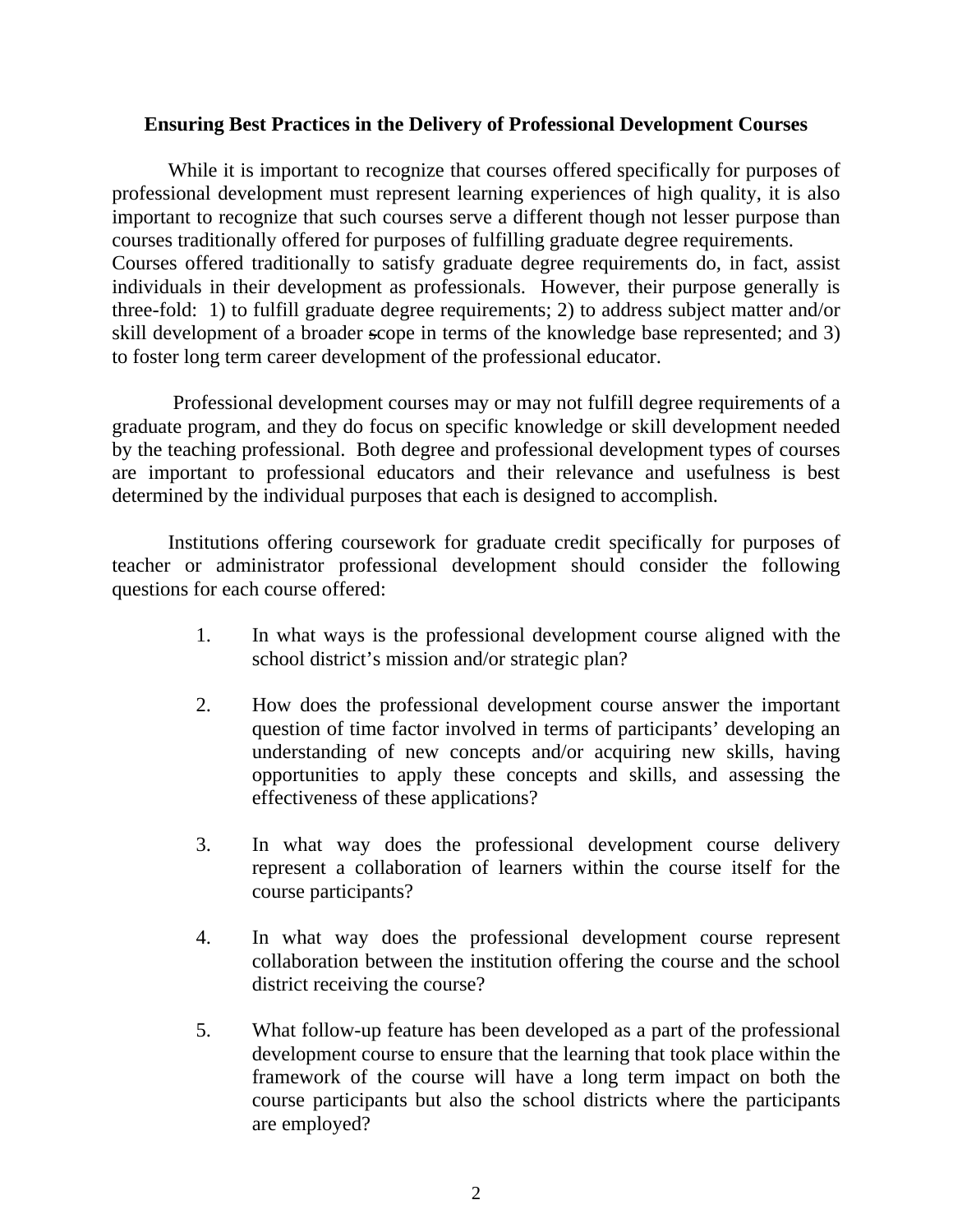- 6. How do professional development course requirements or expectations for participants ensure that there is appropriate rigor for and intellectual demands of the course participants?
- 7. How is the professional development course evaluated in terms of meeting its specific intent regarding the content to be studied and/or skill(s) to be developed? How is it evaluated in terms of meeting the needs of the requesting institution?
- 8. In what way or ways is the individual teaching the professional development course especially qualified for the teaching assignment?
- 9. What is the relationship between the professional development course instructor and the institution offering the course in terms of the instructor's knowledge of the institution and its mission and the philosophy and/or conceptual framework of the institution's department, school or college of education?
- 10. How does offering the professional development course relate to the mission of the institution and the institution's department, school or college of education? How are course evaluations used to strengthen the course and ensure that offering the course is helping to fulfill the mission of the institution and that of its department, school or college of education?
- 11. What changes in knowledge, skills and dispositions should be expected as a result of the professional development course? How will these changes be documented? What are the expected participant outcomes?

## **Criteria for Professional Development Courses Offered at the Graduate Level**

If graduate credit is to be awarded for professional development course experiences, and, more importantly, if professional development course experiences are to have a significant effect on improving teaching, learning, and student achievement, then all professional development coursework must meet the following **ten criteria**:

- 1. The course must build upon an undergraduate **knowledge base**; the knowledge base that the course presupposes and how the course goes beyond that base must be specified.
- 2. The course must involve a **dynamic interaction** with the subject matter, the instructor, and other students. The learning that will take place both during and outside classroom sessions, the types of critical interchanges that will take place between the instructor and other students, and how the work required will exceed,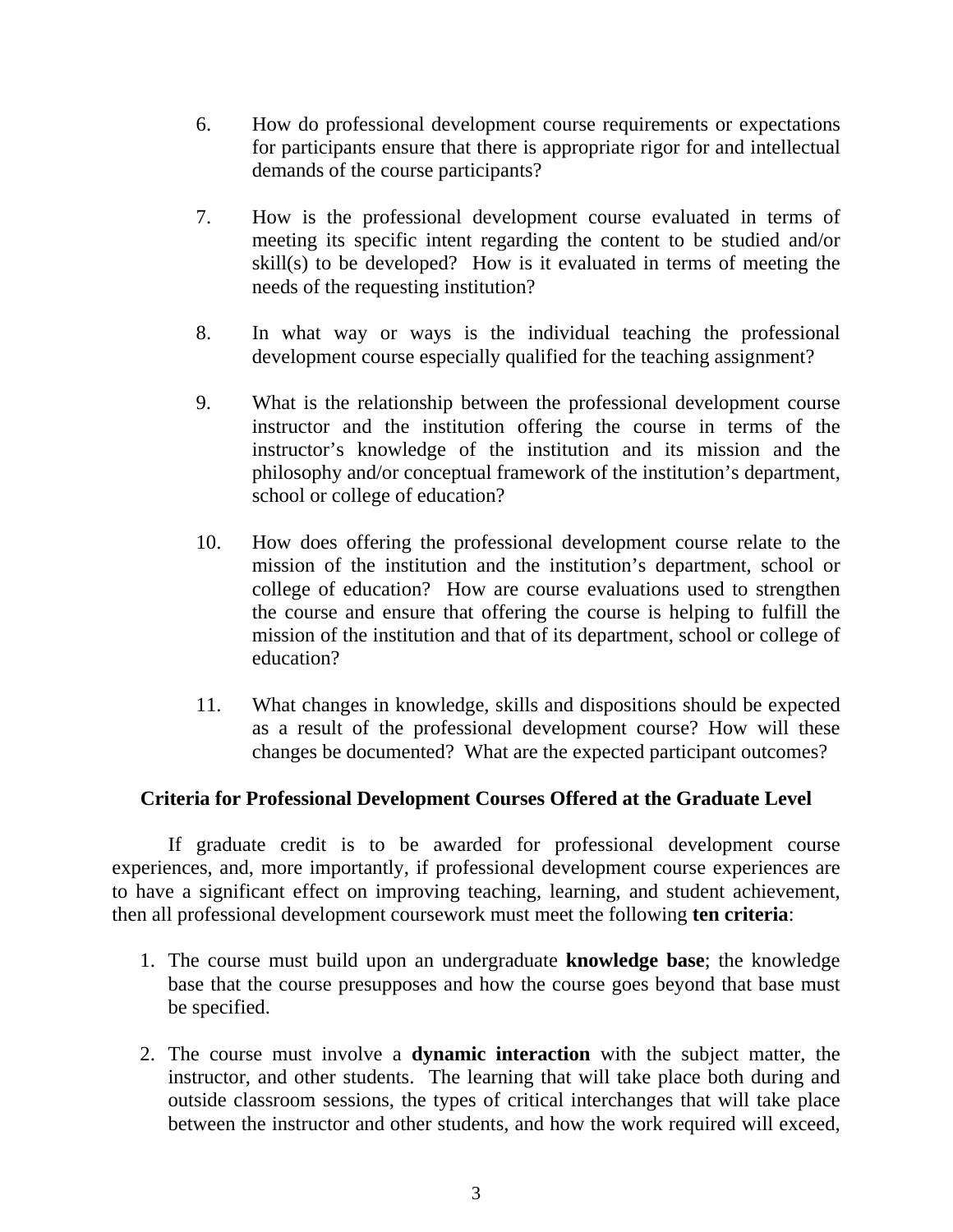- 3. The course must have a **research base** and assist students in generating new knowledge and/or in applying extant knowledge to improve teaching and learning.
- 4. Faculty teaching graduate courses must conform to the requirements for **faculty**  as stipulated in the *Criteria for Accreditation* of the Commission on Colleges of the Southern Association of Colleges and Schools (SACS) which states that each faculty member teaching courses at the master's and specialist degree level "must hold the terminal degree, usually the earned doctorate, in the teaching discipline or a related discipline." The *Criteria* further note "in unusual cases institutions may appropriately include as graduate faculty members those who have demonstrated exceptional scholarly or creative activity, or professional experience, but who may not possess the required academic credentials." The degree and experience qualifications of the faculty member who will be teaching the course must be specified. The institution must, in accordance with SACS *Criteria*, keep on file for all on- and off-campus full-time and part-time faculty members the required documentation of academic preparation, professional and work experience, and technical and performance competency, among other documentation of qualifications.
- 5. Faculty teaching graduate courses must provide **documentation of contributing to the knowledge base** of the discipline they teach through scholarship, application, or publications; how the proposed faculty member has contributed to the discipline must be specified.
- 6. The **duration** of the activity, including the total number of contact hours that participants are expected to spend in the activity, as well as the span of time over which the activity takes place, must be significant and sustained. The Southern Association of Colleges and Schools requires that "courses offered in nontraditional formats, e.g., concentrated or abbreviated time periods, must be designed to ensure an opportunity for preparation, reflection and analysis concerning the subject matter. At least one calendar week of reflection and analysis must be provided to students for each semester hour of graduate credit awarded." For example, if fewer than three weeks of coursework are proposed for a three-credit hour course, other means must be planned to ensure continuous and sustained instruction, reflection, and analysis over the remaining week(s) or beyond, through such means as scheduled on-line discussion groups; specific, required postings to a Web site for critique and commentary by the instructor and/or students enrolled in the class; instructor visits to student classrooms for observation and conferencing; and regular scheduled feedback on student projects.
- 7. The professional development course must encourage **collective participation** of groups of teachers (e.g., from the same school, specialty area, department, and/or